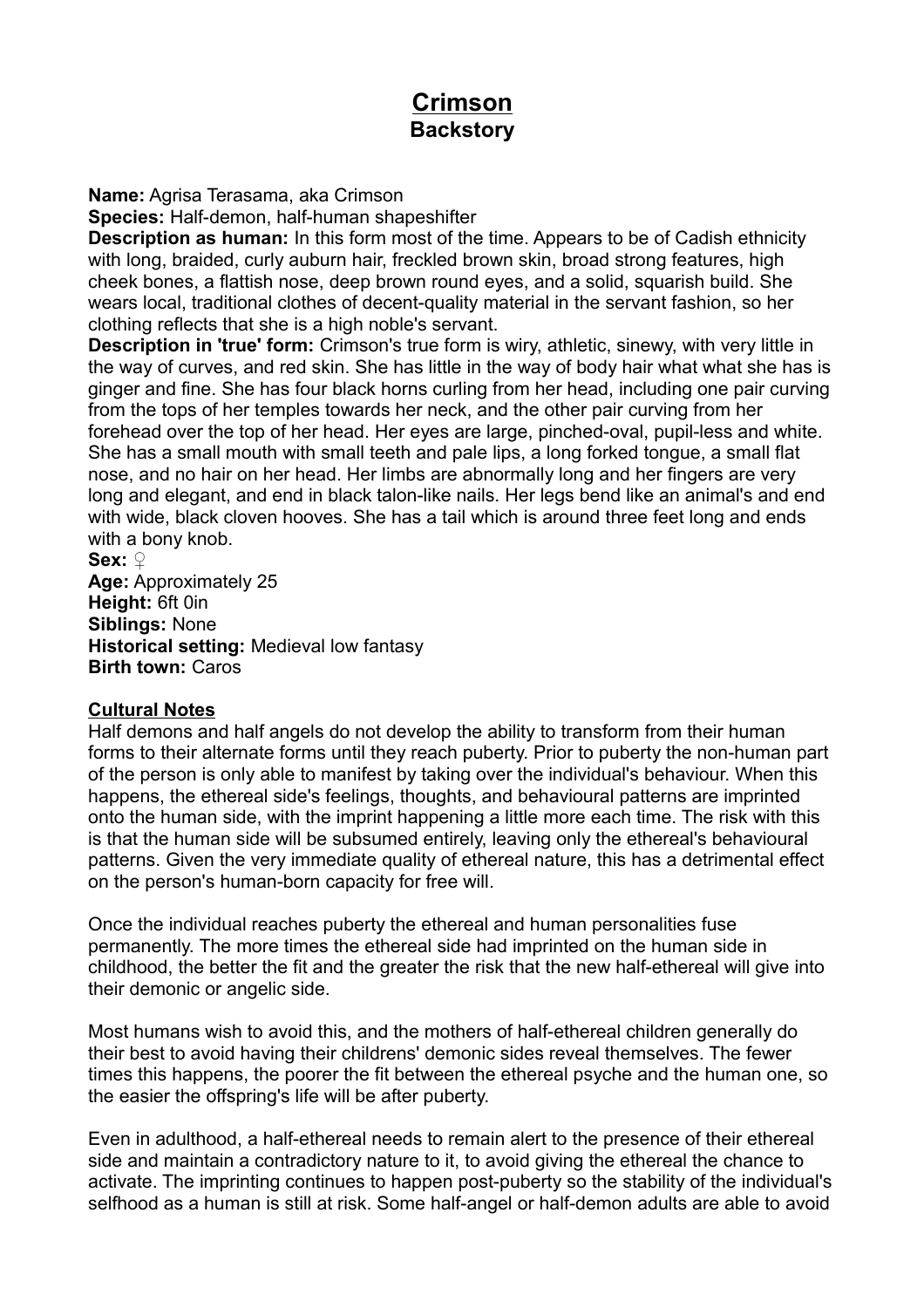turning into their alternates ever in their adult lives, so this technique is effective.

Agrisa's mother has some understanding of this and does her best to help Agrisa to subvert her demonic nature. As a result, even when Agrisa shifts she has a great degree of control over her demonic side. Post-puberty, a lot of Agrisa's human psyche remains so she continues to retain free will as much as she can, given her circumstances.

Crimson is a half-demon whose human side, Agrisa, is still relatively autonomous, although severely subdued. Agrisa was raised by a mother who understood her ethereal nature and helped her to combat it, but this made for a highly restrictive lifestyle. Crimson's first major appearance in Agrisa's teens was a horrifying surprise to her, and she experienced a short period of time feeling very lost. A local crime lord, Sable, found her before she was able to find herself, and he has had a great deal of control over her life ever since.

## **Trust & Confidence**

*(newborn)*

Agrisa was born to a seamstress, and her name translates as "Hope". Her mother, named Espe Terasama, had a patron who allowed her a decent income, so she did not particularly struggle to provide for Agrisa. She was also able to take Agrisa with her to her workplace, and this worked quite nicely as she got to keep an eye on Agrisa during her working day.

She and Agrisa lived in a room behind the patron's shop, so they did not have far to travel to get to and from work.

As clement as this was for Agrisa's mother (at least compared to some situations she could have found herself in), Agrisa herself had difficulties with this, and these difficulties stayed with her for most of her life. Her mother had to return to work very soon after giving birth, so for much of the time their symbiotic mother-daughter relationship was given secondary status to her mother's need to work.

Because her mother was so busy, Agrisa quickly learned not to expect much attention, as her mum simply couldn't spare the time. She learned that there was little point in crying to be held, so eventually she didn't cry very much at all. She never un-learned this habit and grew up as a quiet child and became a reserved adult, to the extent that in the current day she even expresses joy and laughter quietly.

To give further information about the circumstances of Agrisa's conception and gestation, her father was an incubus who took advantage of her mother. Her mother had fond memories of the conception, however, due to Agrisa's demonic paternity, her mother had reason to be concerned about how Agrisa would turn out. When Agrisa was born she felt relieved that Agrisa appeared to be a normal, human child, especially as her religious beliefs would not permit her to get rid of Agrisa if she had shown signs of being demonic like her father. However, her mother always had fears about how life would be for Agrisa. She wanted to protect her but she also quietly feared her.

## **Freedom & Self-Determination**

*(toddlerhood)*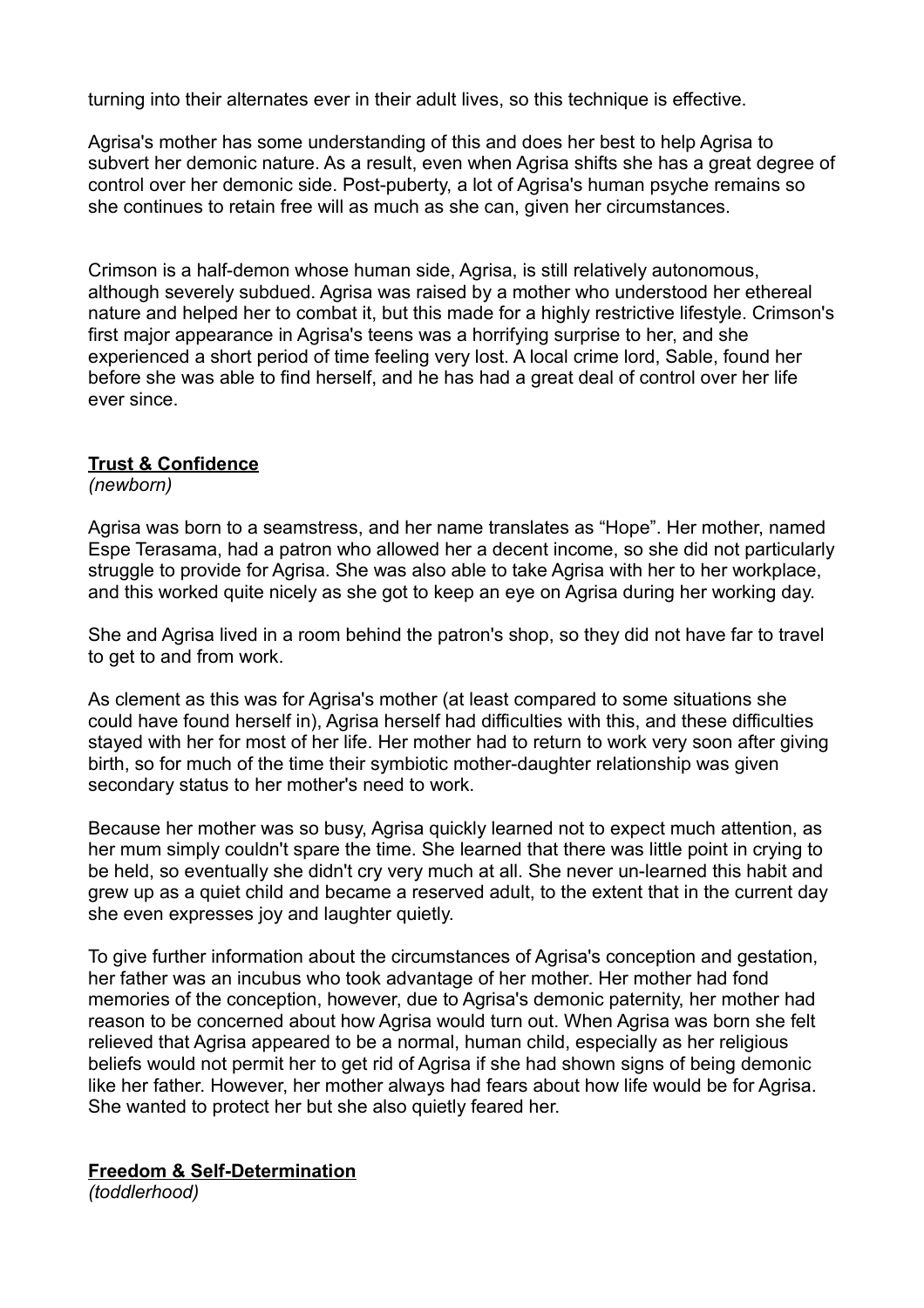Agrisa also had difficulties during her toddlerhood. Given that her mother was a seamstress, her mother had supplies of pins, needles, small spools of thread, and other items at home that would be dangerous to a curious toddler. Medieval homes weren't well known for their out-of-a-toddler's-reach shelf space. Therefore Agrisa's mother was forever discouraging her daughter from exploring their room too much.

Toddlers are generally very keen to establish their autonomy, as being able to choose what to do (and this is in a very literal sense. Toddlers find for the first time in their lives that they have muscular control and can consciously *choose*, where before they could not) is a big deal for them. From their perspective, they have just discovered that they are a separate entity from their mothers and can, in fact, decide to do something different from what their parents want them to do. This is such a huge discovery for a toddler that many feel crushed when their parents don't allow them to do differently. For Agrisa in particular, circumstance (i.e., lots of child-unfriendly items within easy reach at home) meant that her mother had to curtail her choices often. As a result, Agrisa began to cultivate a skill for being sneaky. In fact, as an adult she became a thief, but it was in toddlerhood that her ability to get her hands on things she wasn't meant to had its roots.

This led to a rocky relationship between mother and daughter. At around this time Agrisa began to develop blank spots in her memory, and she started to suspect that she was different from other people due to this. She feared what her mother would do if she asked her for help so instead she ran away. The fact that she didn't see her mother as a protector or comforter, and one who might be able to make everything all right, speaks volumes about the state of their relationship at this point.

All of this was compounded by the fact that their household was very pious, and that they worshipped Dobra the "Earth Father", whom it was said gave life to all that lived.

Dobra was the patron deity of Caros, the town of Agrisa's birth. Worship of Dobra included prayers of thanks every morning along with requests for a good day, giving thanks for everything that came from the earth, being resourceful, frugal and practical with all that was given, eschewing greed, being steadfast in one's faith, protecting the weak (including helping the less fortunate), acknowledging the deities of the Cerulean pantheon (the pantheon of the Cadish people, although Dobra was the most prominent of these), and partaking in an evening ritual. All devotees wore a rune inscribed with his mark as a holy symbol, and in the evening ritual the devotees placed their hands in blessed soil and then marked the rune symbol on the backs of their hands to demonstrate thanks for a good day.

As a result of Agrisa's demonic side and the pious tone of her upbringing, she generally doesn't tend towards sentimentality – which is a way of holding onto the past. Instead, she prefers to let go of connections and relationships with other people. In adulthood, Agrisa possesses a ring that belonged to her mother, but doesn't have anything else as, when she made her choice of items of her mother's to keep, she felt that nothing more was worth keeping.

This is partly due to the symbolism of the ring; Agrisa's mother's family had a tradition of giving a ring to the first-born with the parent's mark on it. Agrisa had been able to discard most of her mother's possessions, except for this one heirloom. This is also partly for a more practical reason: the ring has come to serve as a talisman 'anchoring' Agrisa to her human self. It reminds her who she is and where she came from, and this allows her to fight her demonic nature and keep her mind human enough to stave off her demonic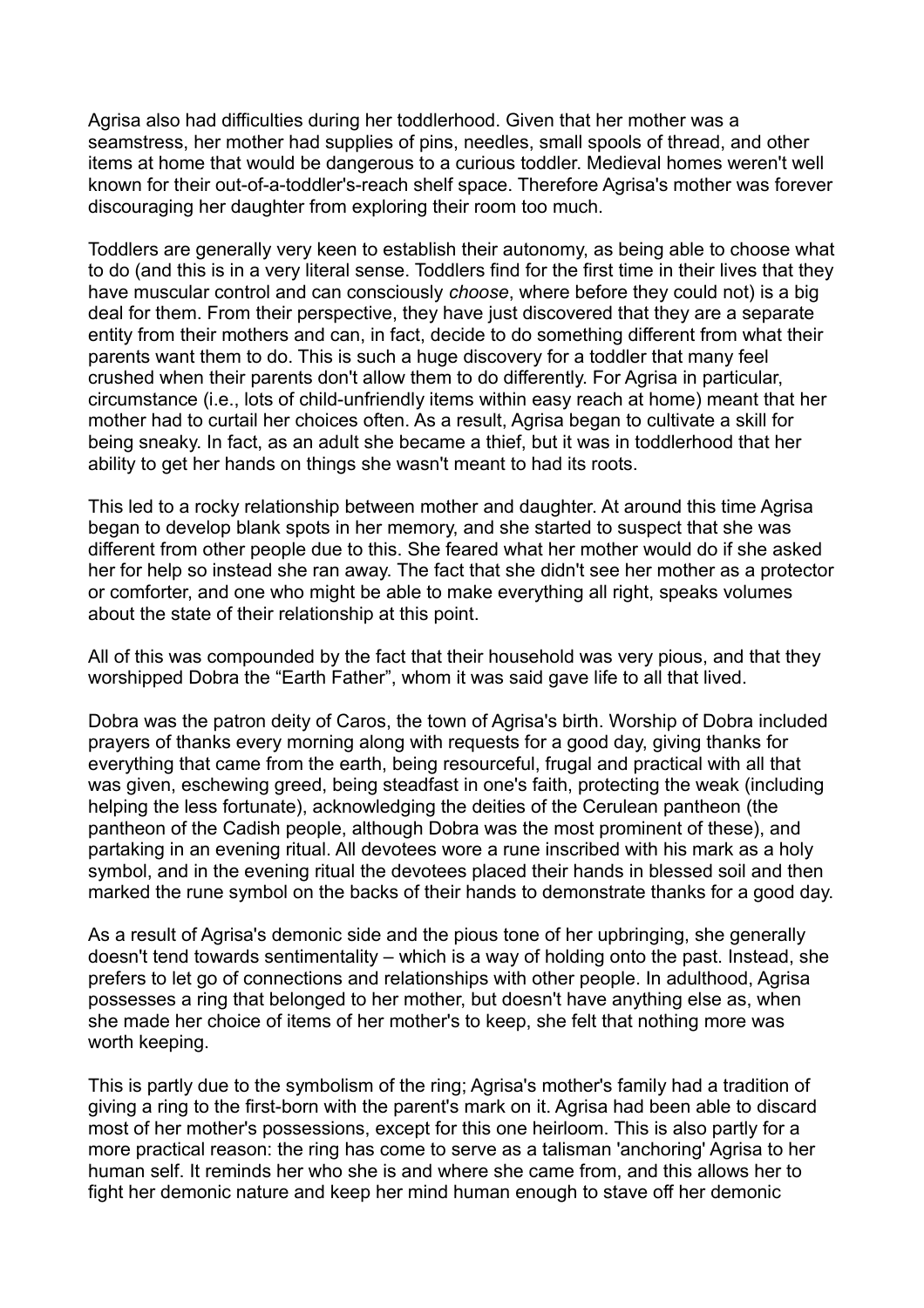nature. Isolating the ring as the sole item she keeps from her childhood days increases its potency by forcing her to use the ring and just the ring for this.

All together, her youthful experiences shaped her to become a very controlled individual, more concerned with maintaining what she feels to be her natural place. Furthermore, as a lone child with a mother who was constantly anxious for her welfare, she missed out on some elements of learning to co-operate, as it always felt to her as if 'the other' had some complaint with her choices over how to go about things. By the time she had become an adult she preferred to work alone rather than have to deal with the stress of taking others into account.

Her early history of her mother stopping her from investigating or exploring things or playing with whatever looked like fun to play with also led Agrisa to be quite doubtful of herself. If her decisions – even quite whimsical ones – were so bad, so her logic went, how could she trust herself, especially since her mother was often very adamant, sometimes even panicky, about the potential consequences of Agrisa's actions? This problem nagged at Agrisa enough over the years that she eventually overcame it, choosing instead to be bold. Because she made such a conscious decision to test her self-doubt, she trained herself over time to become daring by most peoples' standards.

Overall however, she feels as if she is overly under control, like a coiled spring that can't relax. One of her ways of dealing with this is to become numb to the many emotions she doesn't feel she can relax enough to process and allow herself to express. Her emotions are still there, but she has perfected the art of not reaching them. As a result Agrisa feels disconnected.

## **Ambition**

## *(young childhood)*

Agrisa experienced a change in her circumstances as she grew beyond toddlerhood and into young childhood. Being a little older, she was now allowed to play outside! Her mother was still over-protective, but crucially Agrisa got to meet other small children and experience a taste of something akin to easy-going social relationships. She took this opportunity to explore outside, sometimes with the other children but usually alone, and because she was unlikely to come across a seamstress' working kit outdoors, she actually got to go through the whole joyous process of exploring and discovering.

However, this didn't provide anywhere near the extent of healing that Agrisa needed, given the ways she had been limited in her personal development so far in her life. Her mother was still over-protective and watched closely, and often enough she would rush in to stop Agrisa from touching something dangerous such as a biting insect (or at least chastise her from doing so). This only served to reinforce Agrisa's toddlerhood experience that her exploration was shameful.

With all of this in effect, Agrisa never became a particularly adventurous child.

In addition to this, Agrisa had been experiencing blank spots in her memory. They didn't happen very often, but they presented themselves as patches of time that she couldn't remember. In truth, this was her demonic and human sides beginning to vie for control of her, with the demonic side occasionally taking control and her human side suppressing the memories of her actions after the event.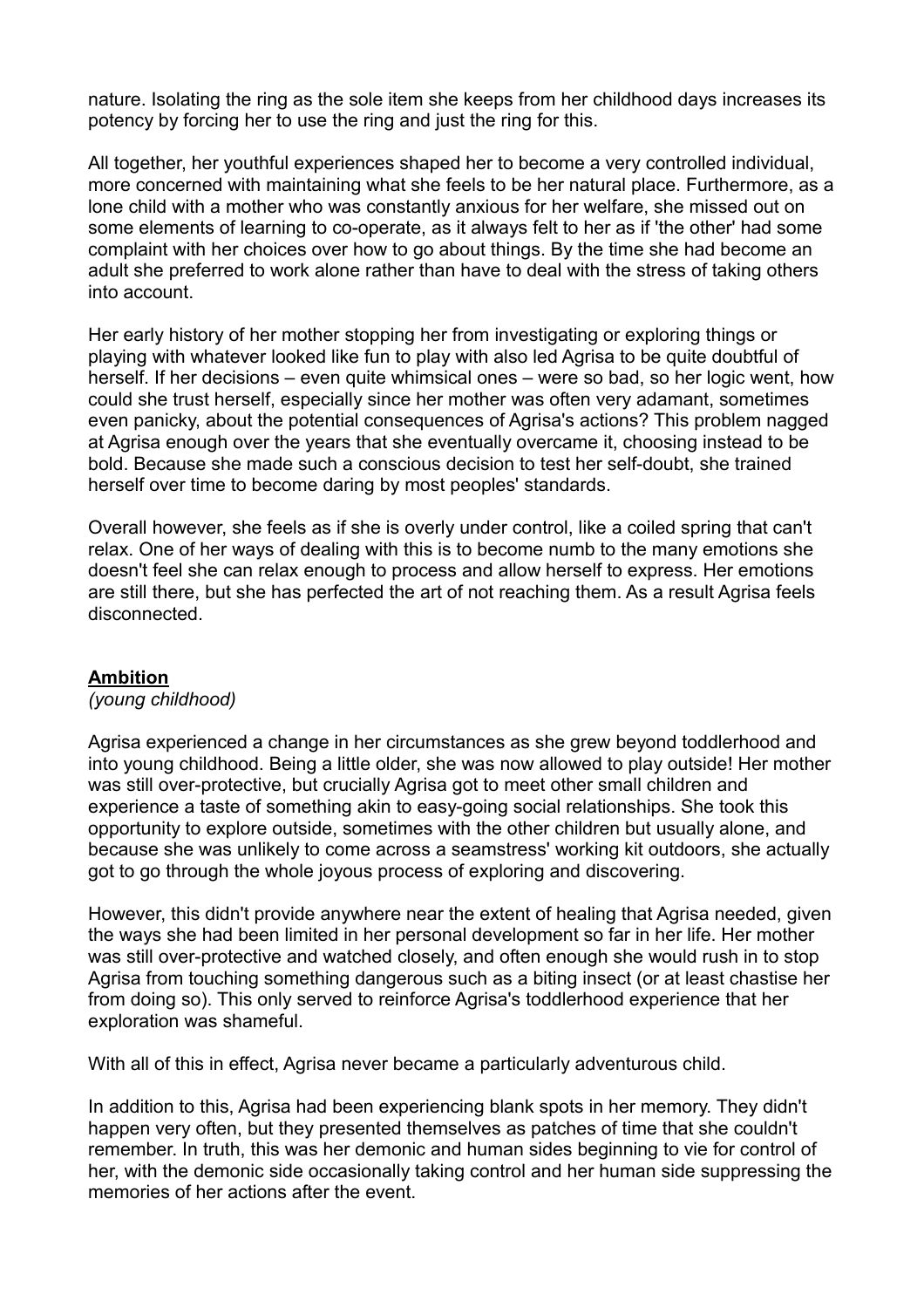When her demon side took over she would do things that her human side would deem unacceptable.

Given the shame – and the anxiety induced by believing that she was somehow different from others – weighing on her shoulders, Agrisa gave in to the need for familiarity and security over the excitement of discovery, and chose to spend much of her time with her mother. She helped out in the shop as much as she could. As such, she became good at co-operating with her mother, however this did more to shape her belief that 'everybody has a place' as she was essentially playing the part of an assistant here, rather than to help her develop her skills at co-operating with others on an equal playing field.

Such was Agrisa's need for the security of remaining under her mother's proverbial wing that she didn't give much thought to her ambitions. She decided that she would be a seamstress just like her mother, and did not develop any ambitions beyond this.

#### **Productivity**

*(older childhood)*

As Agrisa grew up she continued to work hard. She also became more aware of her and her mother's patron, Lura Tolerchipa, whom she began to call "Aunt". Aunt was just as keen for the pair of them to work hard as they were. As a result, they worked from sunrise to sunset and took little time for leisure, even during festive periods and holy days.

The practical upshot of this was that Agrisa never really learned how to relax. Others, even in adulthood, who tried to engage her in some kind of fun or relaxing activity often found themselves rebuffed. Often however, Agrisa simply let it be known by unspoken means that she had no time for fun, and the people who wanted to find a playmate would intuit that they should go elsewhere. The truth was, Agrisa felt awkward about relaxation and play, so although she became aware that others would be having fun without her, she would often convince herself that she was the better person for being more disciplined in keeping to her work.

This explanation didn't always convince her, but without the skills even to know how to enjoy relaxation, much less to know how to put herself into a situation where she could practice relaxing or having fun with others, how could she ever gain the right kinds of connections to get the chance to practice this important skill?

For Agrisa, home and school were the same place. Her mother taught her the accepted moral code of the town, and continued to teach her more seamstressing skills. As her skills improved, Agrisa began to develop a sense of what it means to co-operate with others towards a goal as an equal (or at least a near-equal).

Agrisa's economic position was that of a poor girl, and it would be expected for her to continue to work hard for the entirety of her life. Sometimes she fantasised about what it would be like to be rich, and to have others making things for her instead of the other way around, but she didn't consider this a realistic possibility.

Her mother had a motto: "Work hard and die knowing you have done what you could," and as time went by it became increasingly clear to Agrisa that it had been inherited from Aunt.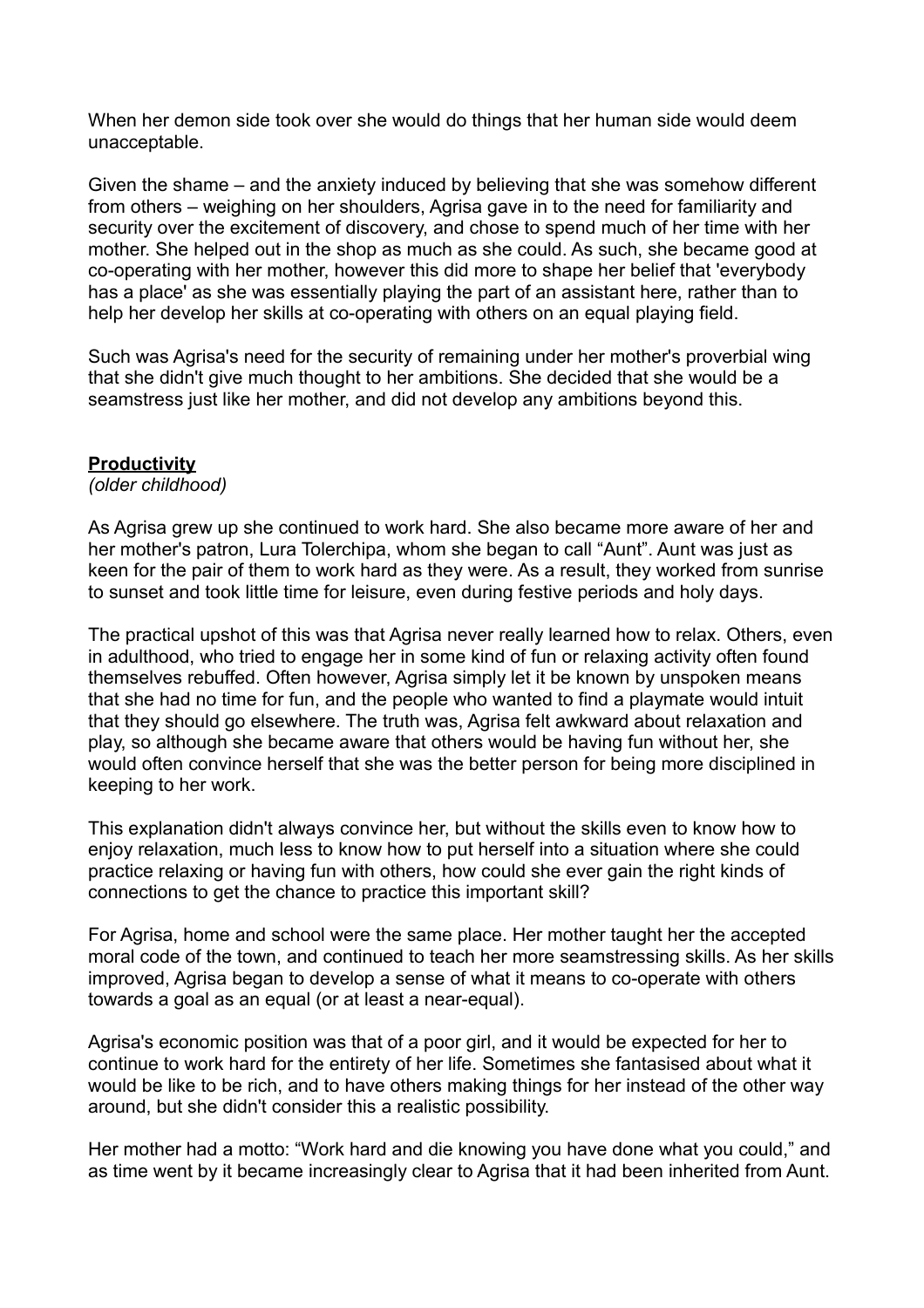## **Child to Adult Transition**

*(adolescence)*

By the time Agrisa became a teenager she had all but lost her will to venture out and discover life for herself. For her, her mother, Aunt, and the shop were her sense of stability, sameness, and continuity. She was not truly happy, but as a younger teenager the restrictive quality of her situation was better than the risks she associated with venturing beyond, so she settled for it. She even convinced herself that she was happy. She felt needed by her mother, Aunt, and their customers, so she felt that she had a place there.

Other people came into the shop on occasion so these people played a small part in providing Agrisa with some social interaction, although it was only very surface level. Because she did not develop a sense of intimacy with new people, she did not develop the skills to interact on a deeper, more meaningful level, and this led Agrisa to have difficulties with relationship-forming later as an adult. Like most adults, in older life it was simply expected of her to have developed those skills, so the fact that she did not have them was not often forgiven, nor were learning opportunities given with understanding and patience.

It didn't help that the townsfolk of her childhood often seemed to like her to start with, even though her mother would try to protect her from anticipated harm. However the older she got, the harsher people became towards her. In time it became obvious enough to Agrisa that people would speak behind her back, and against her mother too. The population of Caros had very strict ideas about marriage and morality, and as Agrisa's mother had no husband, they were harsh in their assessment of her. Agrisa's increasingly common blank spots (and the moments of demonic activity that occurred during these times, unbeknownst to her) only compounded this, as her questionable behaviour during her demonic bouts were seen as evidence of a bad upbringing, which in turn the townsfolk blamed on Agrisa's mother.

Aunt was the only resident of the town to defend Agrisa and her mother, and it is only thanks to this that Agrisa and her mother found their life in the town possible.

This only served to discourage Agrisa further from seeking companionship outside of the shop. In time, Agrisa developed an aversion to leaving the shop at all, and only did so when it was necessary. Her mother and Aunt became her stability, the people who provided her with a sense of continuity and sameness as she grew from a girl into a young woman.

Her memory became more and more spotty as she approached puberty.

When Agrisa was thirteen she got involved in an unpleasant incident that changed her life permanently. Four local boys tried to hurt her but she blanked out, and when she came to, found that they were gone. Later they attempted to corner her in retaliation for her fighting back. As they went to deliver their attack she blanked again. When she regained awareness she was in pain, bleeding, and outside of the town walls. On further inspection he found that her hands were a different colour and her legs had changed shape.

Agrisa could hear shouts and screams inside the town, so she ran, and then flew, away.

This was the first time Agrisa had truly failed to resist her demonic side, and on this occasion her demon side imprinted strongly on her human side. From here onwards she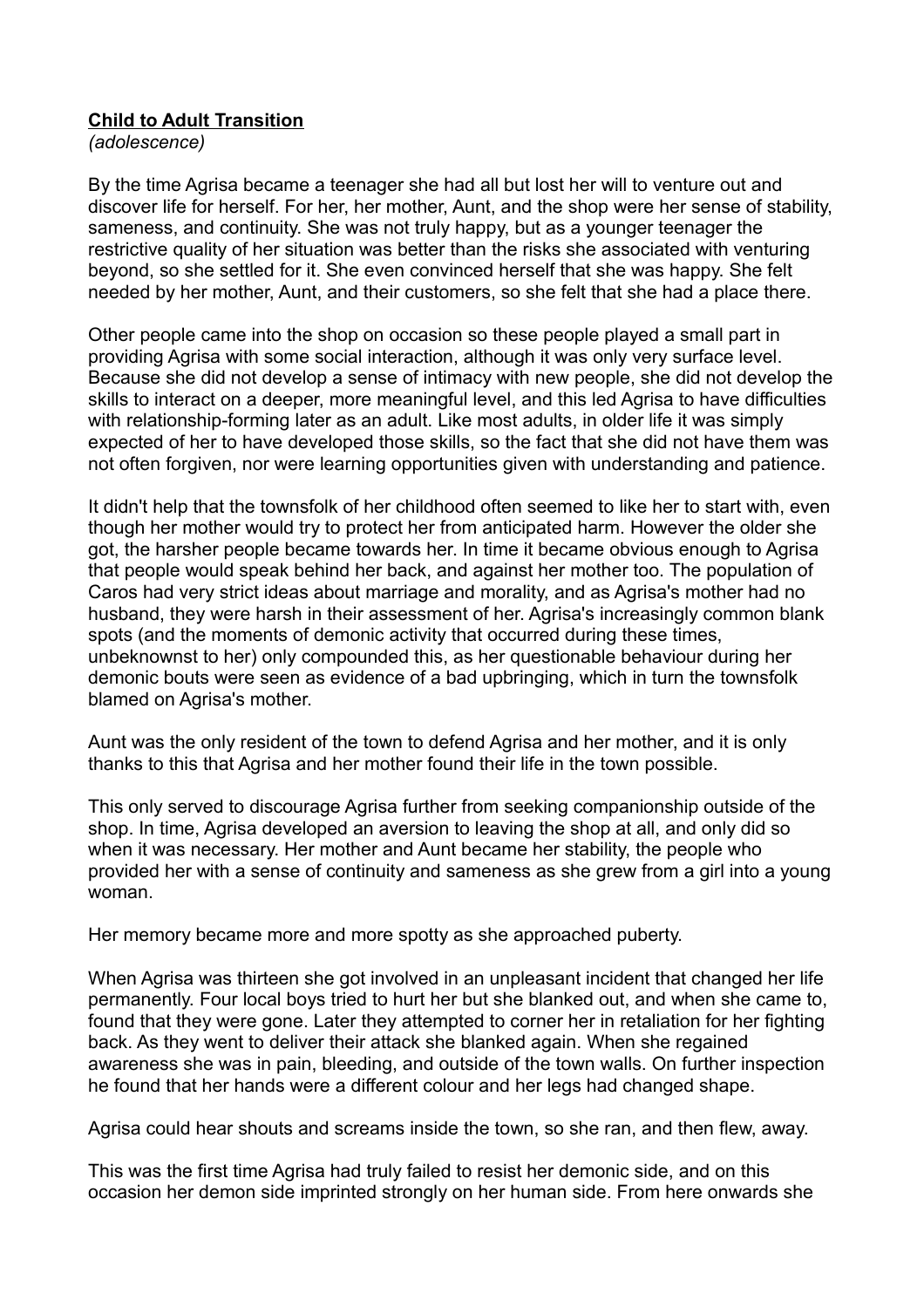had to put most of her energy into resisting her demonic side. Ultimately she retained control, but this is only because of the work her mother had done to protect her.

Other half-demons were able to detect each other when the target's demon side took control, and this was how Sable located Agrisa.

Sable took Agrisa in when she needed it most, and for a while it seemed as though he would be her saviour: teaching her what it meant to be a demon, offering her shelter in the large city in which he lived, introducing her to his social group, and emotionally and materially sustaining her.

Sable was her first and only intimate partner.

However, it slowly became clear that he was not the life-raft she believed him to be. He gaslit, obligated, and guilted her until she felt she couldn't leave him. He became jealous and possessive. His friends were not people she felt comfortable being around, and couldn't really be called the cream of society.

Like Agrisa's mother, Sable had a motto of his own: "Born poor, die poor, unless you take what could have been yours."

One side effect of becoming a demon was that Agrisa developed the ability to turn invisible. Some people, especially as teenagers, wish they could become invisible, since being seen when they are at their own vulnerable can be unbearable. Agrisa discovered that she could do so, but Sable didn't like it when she did so she quickly learned not to exploit this ability. As an adult she still doesn't do it very often.

## **Closeness in Relationships**

*(young adulthood)*

Agrisa remained with Sable for a long time. She made friends with one of his associates, named Thurginn, who became her confidant. She actively enjoyed his company and sought it out when she had the opportunity. However, both of them made sure to keep their friendship secret as they knew that Sable would disapprove – and when he disapproved, he could be dangerous.

Agrisa works as a thief, second story person, and burglar, in a gang for Sable and does so with a surprising amount of enthusiasm given her ongoing struggle to resist her demonic side, especially given her overall unenthusiastic temperament, as impressing Sable with her ability to get things done is her chief way of appeasing him. She also works closely with a team of 'enforcers' who can intervene if she finds herself in difficulties.

Although she does have sex with Sable, neither of them are particularly interested in carnal pleasure so they have only done so a few times. Even when they do, Agrisa finds the mood strained, as Sable tends to use sex as a manipulation tool.

Agrisa does not consider herself starved of intimacy, however this appears to be a position of "I didn't need intimacy anyway" because she has experienced so little of it without some kind of ominous influence intruding from one direction or another. She has needed to do this for so long that she has effectively convinced herself that she doesn't need it. In addition to this, she has developed many emotional self-sufficiency skills that mean that